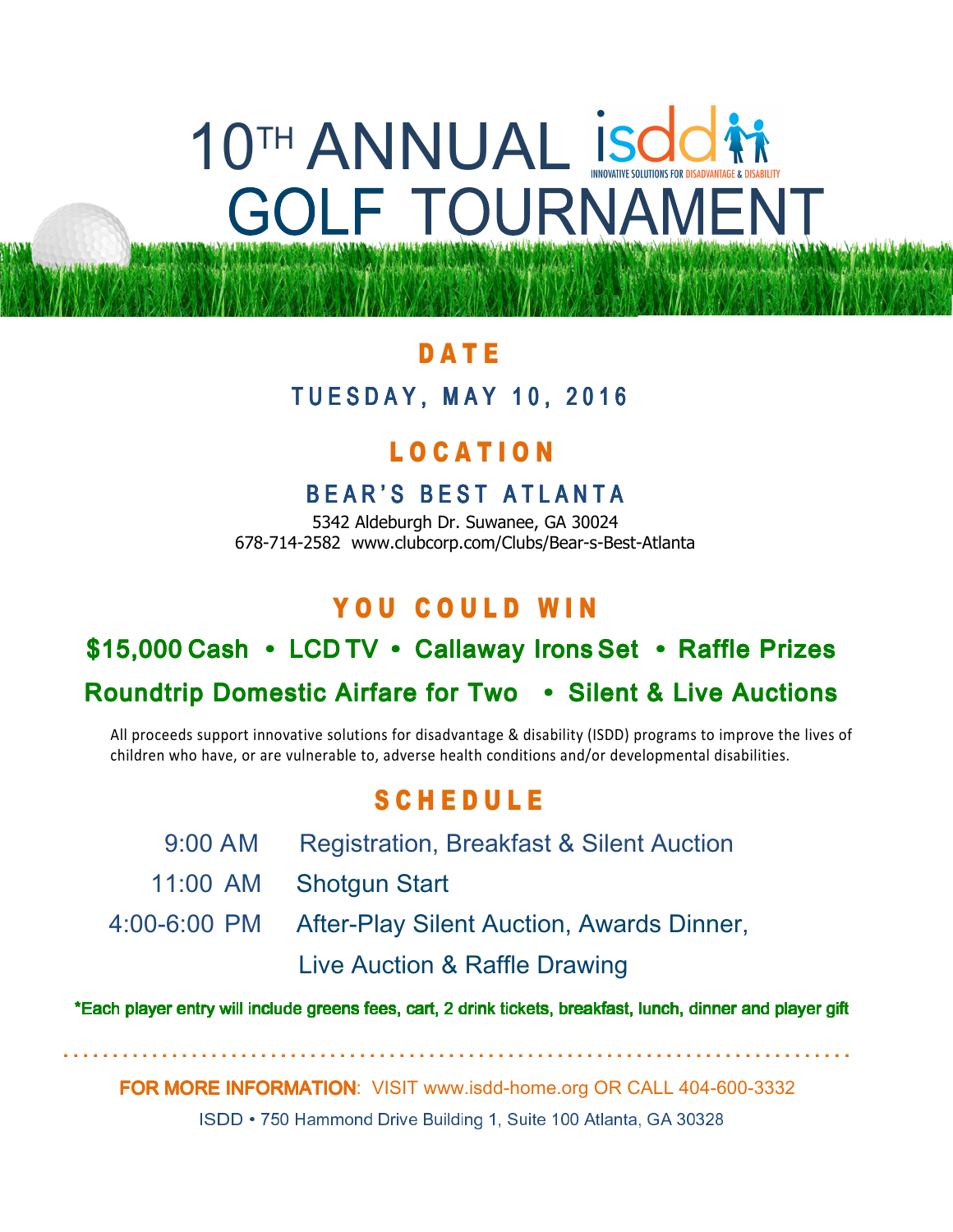## *isddti* 10th ANNUAL GOLF TOURNAMENT

# SPONSORSHIP LEVELS

ISDD is a 501(c)(3)organization. Tax ID: 20-1060068

#### TITLE SPONSOR SALES STOLEN STOLEN STOLEN STOLEN STOLEN STOLEN STOLEN STOLEN STOLEN STOLEN STOLEN STOLEN STOLEN STOLEN STOLEN STOLEN STOLEN STOLEN STOLEN STOLEN STOLEN STOLEN STOLEN STOLEN STOLEN STOLEN STOLEN STOLEN STOLEN

\$8,000 tax-deductible as a charitable gift

- Exclusive title recognition (The "XYZCo." Golf Tournament)
- Principle logo recognition on event banner, signage, printed materials & website
- Logo on Hole in One Contest sign
- Opportunity to prominently display company banner at event
- Inclusion in awards dinner program
- Five foursomes

#### EAGLE SPONSOR SUPERINT STRUCK STRUCK STRUCK STRUCK STRUCK STRUCK STRUCK STRUCK STRUCK STRUCK STRUCK STRUCK STRUCK STRUCK STRUCK STRUCK STRUCK STRUCK STRUCK STRUCK STRUCK STRUCK STRUCK STRUCK STRUCK STRUCK STRUCK STRUCK STR

\$3,400 tax-deductible as a charitable gift

- Prominent logo recognition on event banner, signage, printed materials & website
- Logo on Hole in One Contest sign
- Opportunity to display company banner at event
- Recognition at awards dinner
- Four foursomes

#### BIRDIE SPONSOR SERIES SON SERIES SON SERIES SON SERIES SON SERIES SON SERIES SON SERIES SON SERIES SON SERIES S

\$1,800 tax-deductible as a charitable gift

- Logo recognition on event banner, signage, printed materials & website
- Recognition at awards dinner
- Three foursomes

#### PAR SPONSOR \$1,000

\$600 tax-deductible as a charitable gift

- Name recognition in program
- One foursome

#### **CHIP SPONSOR SEQUENT SPONSOR** SPONSOR

\$300 tax-deductible as a charitable gift

- Name recognition in program
- Two players

#### INDIVIDUAL (NON-SPONSORED) \$195

\$95 tax-deductible as a charitable gift

(Get a foursome together and the individual player price goes down to \$150)

#### NON-SPONSORED FOURSOME SECOND SECOND SECOND SECOND SECOND SECOND SECOND SECOND SECOND SECOND SECOND SECOND SECOND SECOND SECOND SECOND SECOND SECOND SECOND SECOND SECOND SECOND SECOND SECOND SECOND SECOND SECOND SECOND SEC

\$200 tax-deductible as a charitable gift

#### .. OTHER SPONSORSHIP LEVELS (NON-GOLFING)

#### EVENT SPONSOR SPONSOR \$1,000

\$1,000 tax-deductible as a charitable gift

• Prominent logo recognition in program and event signage

### HOLE SPONSORSHIP SPONSORSHIP

\$500 tax-deductible as a charitable gift

• Logo recognition in program and on one hole sign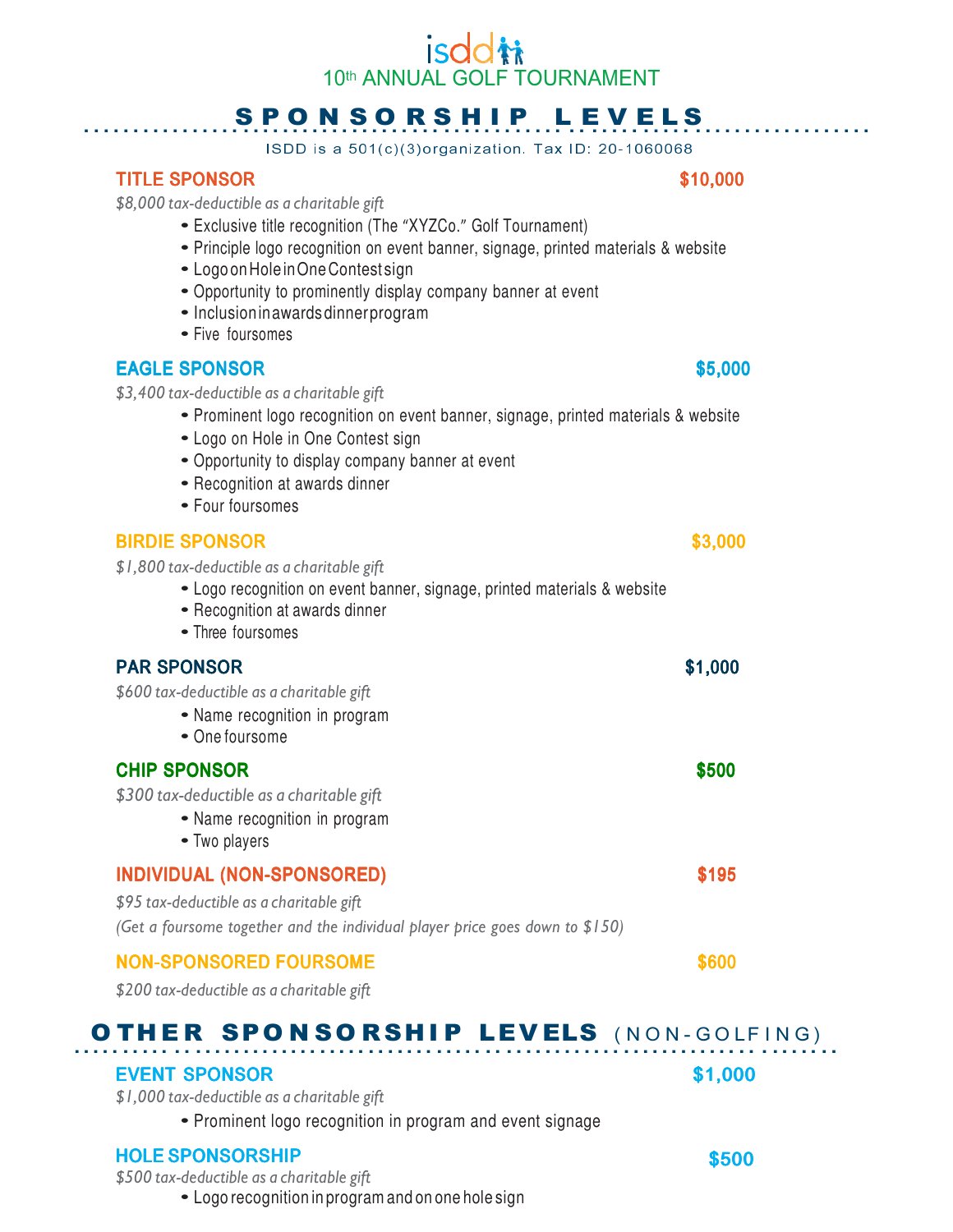#### *isddti* 10th ANNUAL GOLF TOURNAMENT REGISTRATIO N.........................

#### COMPLETE THE FORM AND MAIL WITH PAYMENT (CHECK PAYABLE TO ISDD) TO: ISDD, 750 HAMMOND ROAD, BUILDING 1, SUITE 100, ATLANTA, GA 30328 OR REGISTER ONLINE: www.isdd-home.org

......................................................................................... **SPONSORSHIPS** TITLE (5 FOURSOMES - \$8,000 TAX-DEDUCTIBLE) \$10,000 EAGLE (4 FOURSOMES - \$3,400 TAX-DEDUCTIBLE) \$ 5,000 BIRDIE (3 FOURSOMES - \$1,800 TAX-DEDUCTIBLE) \$ 3,000  $\Box$  PAR (1 FOURSOME - \$600 TAX-DEDUCTIBLE) \$ 1,000 CHIP SHOT (2 PLAYERS - \$300 TAX-DEDUCTIBLE) \$500 FOURSOME FOUR PLAYERS (\$200 TAX-DEDUCTIBLE) \$600 INDIVIDUAL PLAYER SINGLE PLAYER (\$95 TAX-DEDUCTIBLE) \$195 NON-PLAYER SPONSORSHIPS (TAX-DEDUCTIBLE) EVENT SPONSOR (PROMINENT LOGO RECOGNITION) \$ 1,000 HOLE SPONSOR (HOLE LOGO RECOGNITION) \$500

#### **MULLIGANS**

......................

Take a do-over! Didn't like that shot? Buy your chance to take it again-and it's tax-deductible! Limit 2 per player

| TEAM PACKAGE (2 PER PLAYER)                                               | $$80 X = $$ |              |
|---------------------------------------------------------------------------|-------------|--------------|
| SINGLE                                                                    |             | $$10 X = $$  |
| <b>DINNER ONLY</b> Invite a guest to join you for the dinner event        |             | $$20 X$ = \$ |
| <b>DONATION</b> I/We can't attend. Enclosed is a tax-deductible donation: |             | $\mathbb{S}$ |
| I'dliketodonate: □ AUCTION ITEMS □ RAFFLE PRIZES                          |             |              |
| <b>TOTAL ENCLOSED:</b>                                                    |             |              |
|                                                                           |             |              |
| PAYMENT METHOD: □ VISA □ MASTERCARD □ AMERICAN EXPRESS □ DISCOVER □ CHECK |             |              |
|                                                                           |             |              |
|                                                                           |             |              |
|                                                                           |             |              |
|                                                                           |             |              |
|                                                                           |             |              |
|                                                                           |             |              |
|                                                                           |             |              |